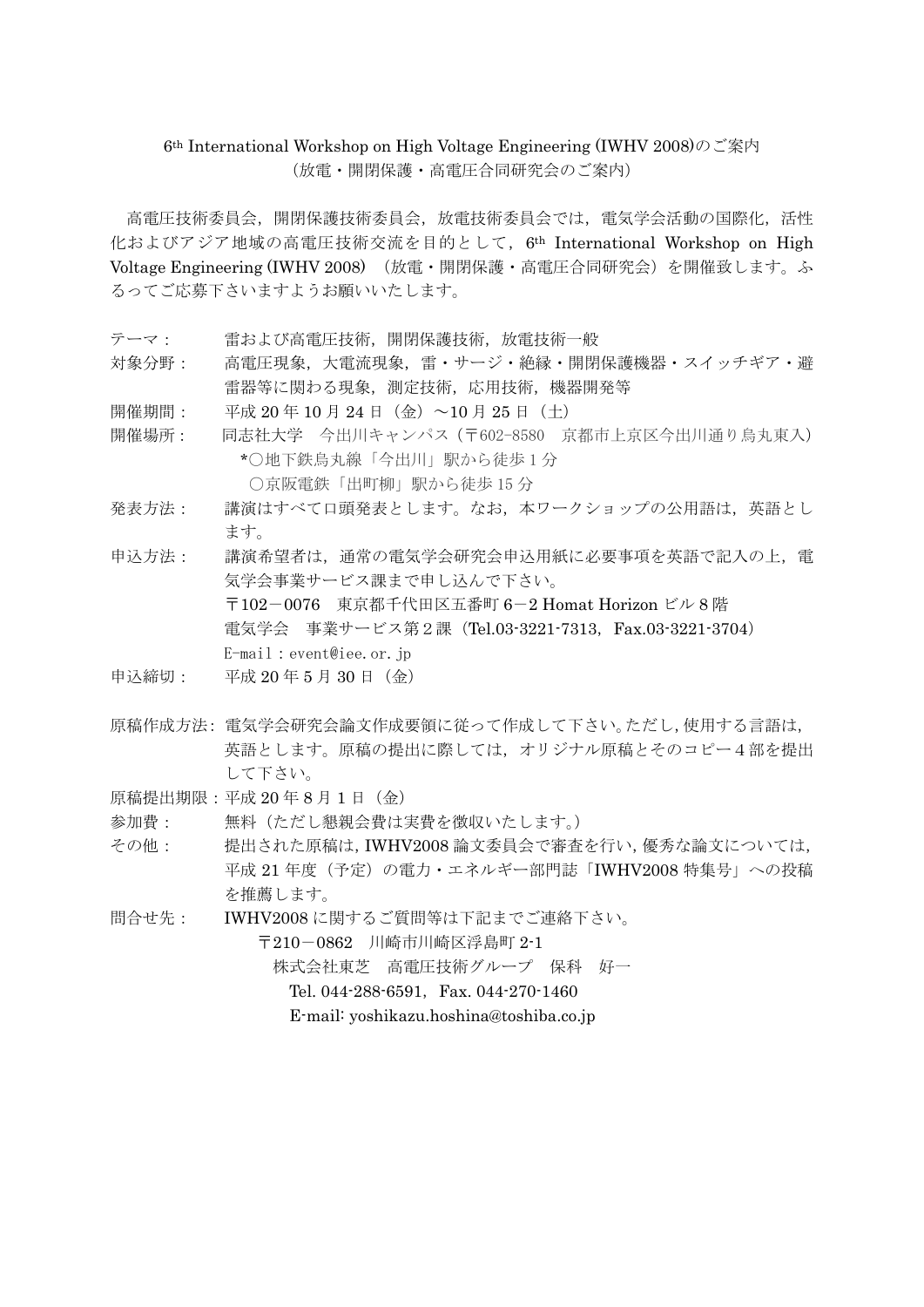# **Call for Papers**

**The Sixth**

**International Workshop**

# **on High Voltage Engineering**

## **IWHV 2008**

### Doshisha University Imadegawa Campus

Karasuma Higashi-iru, Imadegawa-dori, Kamigyo-ku, Kyoto 602-8580, Japan

### October 24-25, 2008

#### **HOSTED BY:**

Technical Committee on High Voltage Engineering, IEE of Japan

Technical Committee on Switchgear and Protection, IEE of Japan

Technical Committee on Electrical Discharge, IEE of Japan